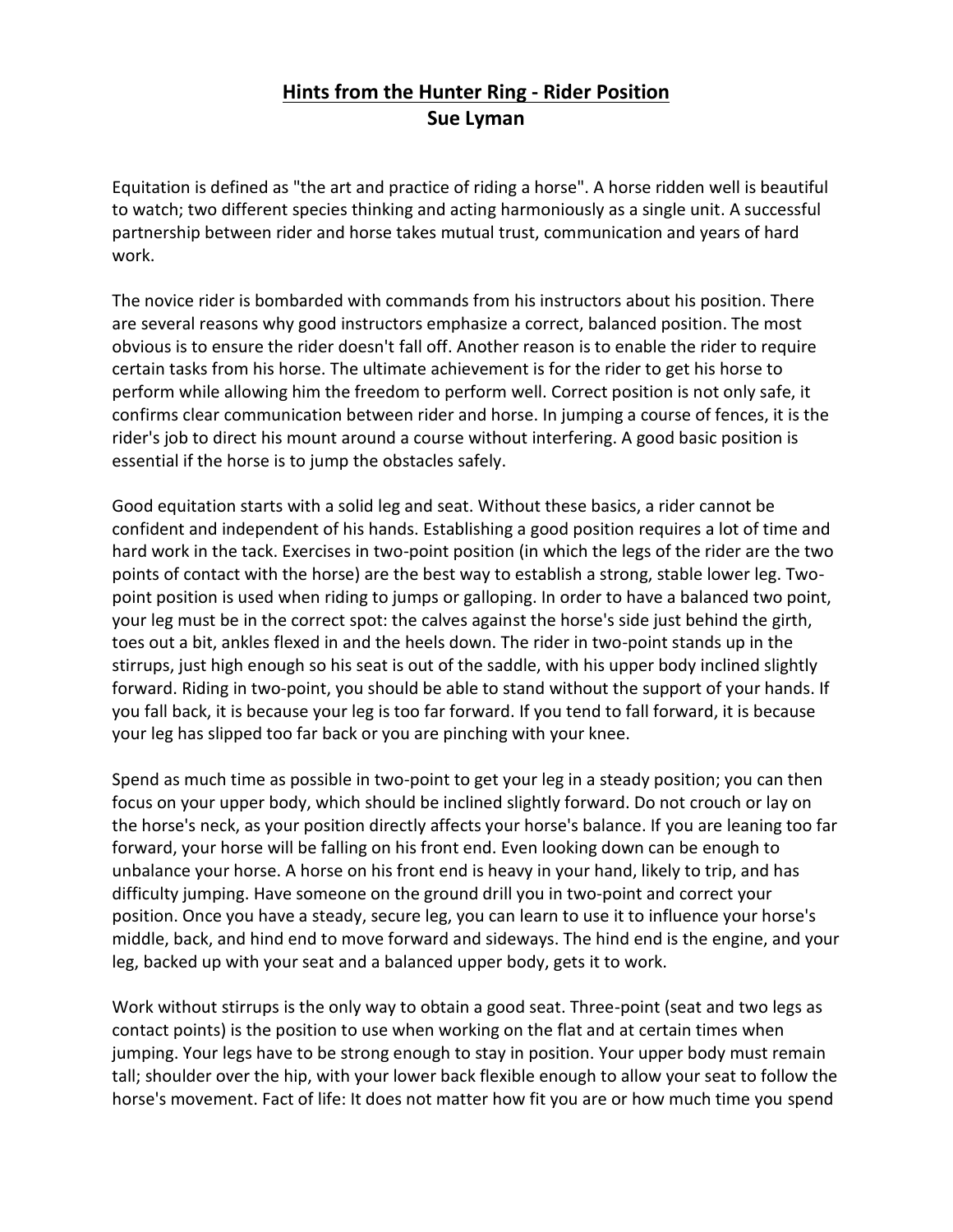on the weight machines at the gym. The only way to get your riding muscles fit and stable enough to be an aid in collecting or driving the horse is riding without stirrups.

Once you have developed a strong and balanced leg, seat, and upper body, you can learn to have good hands. Many riders do far too much with their hands. They use them to stay on, some use them to force the horse, others stiff the horse in the mouth when jumping and depend on them too much to steer. These riders create a heavy, unhappy, tough mouthed beast. A rider's hands should be elastic and move independently from the rest of the body. They should tactfully balance, guide, direct or follow the front of the horse, not inhibit his balance or forward movement. They should not be used to punish. In three point, your rein length should be short enough so your hands are over and just in front of the horse's withers. When you go into two point, you must shorten your reins because you are closer to your horse's mouth. Many riders compensate for a long rein length by having their upper body follow the horse instead of their hands. Correct rein length ensures a closer communications between you and your horse. It is difficult to follow the movements of the horse's front end smoothly if your reins are too long. Further, a rein that is too long will be ineffective and abrupt. Conversely, reins that are too short will choke the horse, create a stiff arm and cause the rider to be perched too far forward.

Once these basic position skills are established, work on the crest release, which is essential in giving the horse the freedom to use his head, neck and back to jump safely and with good style. For the crest release, the rider slides his hands halfway up the horse's neck, pressing into the horse's crest. Release as early as two strides before take-off and not later than when the horse begins to leave the ground. Sustain the release while the horse is in the air, until he begins to take the stride after landing. Your upper body should not move forward when releasing. Your hip angle will close following the movement of the horse. To learn how to perform a crest release, try the following exercises:

1) Release over a pole. The purpose of the exercise is to learn the movement needed to follow the horse's head and neck when jumping. Put a braid in your horse's mane halfway up his crest. Set a pole out where you work your horse. Now, ride your horse over the pole at a walk and a trot. Do this until he goes over the pole without changing his pace at both gaits, and then practice in two-point position. Next, walk over the pole and slide your hands up the horse's crest until you reach the braid and press your hands firmly into his crest. Make sure you are looking ahead and that all your weight is firmly in your heels. Only your arms should slide up - you can stretch your arms in front of you without leaning with your upper body! Then trot the pole in two-point and practice the release. If your horse is steady, try releasing a few strides before the pole and holding it for a few strides after. Finally, try the exercise at an even-paced canter.

2) Jump a cross rail with balance poles. This exercise will also teach you how to move with the horse when jumping. Begin by setting up a cross rail with a pole on the ground nine feet in front of it and another pole nine feet behind. Trot to the jump in two point and release at the first pole. Plant your hands on another pole nine feet behind. Trot to the jump in two point and release at the first pole. Plant your hands on the horse's crest and press them until you are on the other side of the landing pole. Keeping the release until you are over the second pole will allow the horse to complete his arc without interference from your hands. Make sure that you